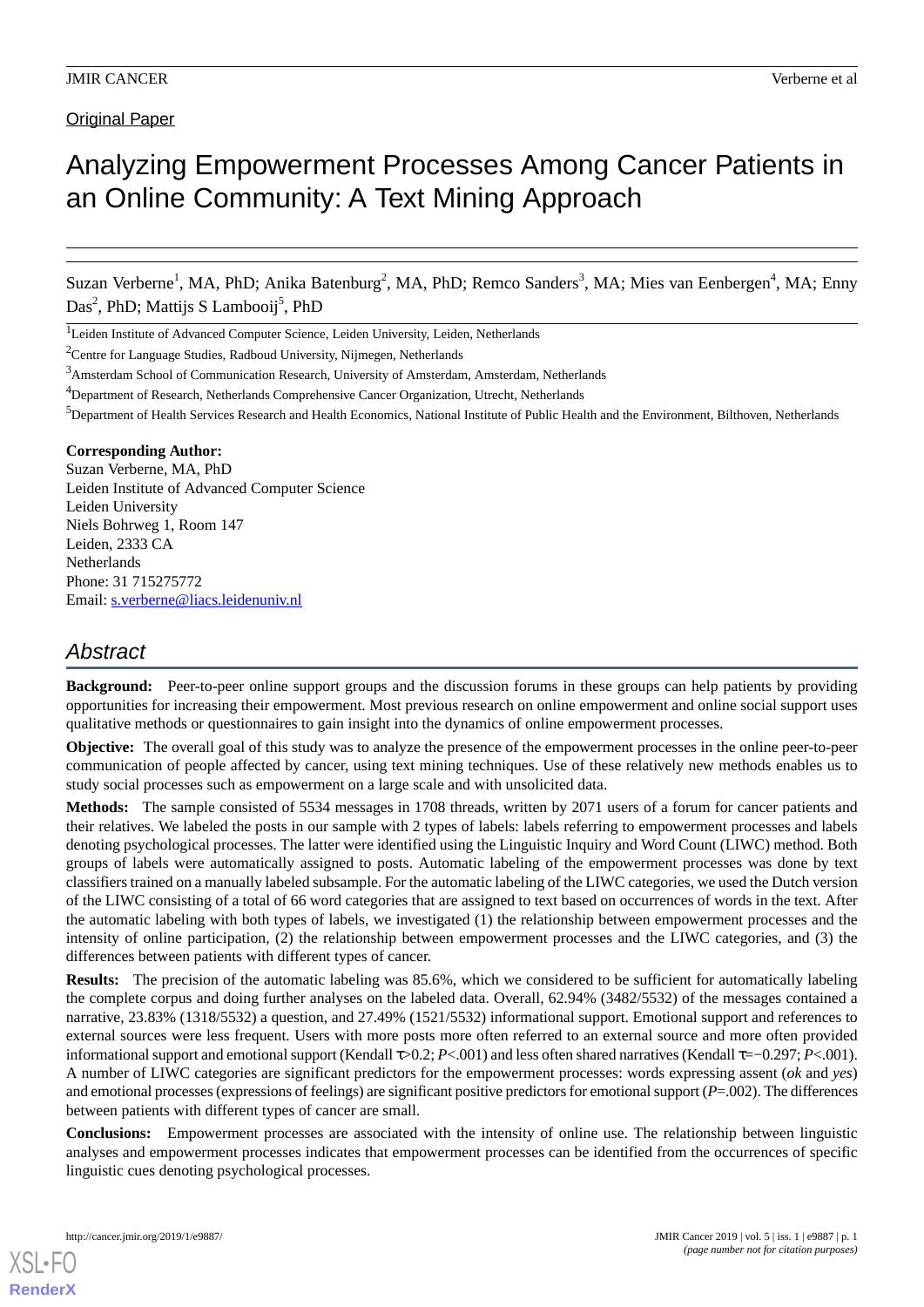#### **KEYWORDS**

cancer; health communication; online social networking; empowerment; text mining; machine learning

# *Introduction*

#### **Background**

Peer-to-peer online support groups and the discussion forums in these groups can help patients by providing opportunities for improving their empowerment [\[1](#page-10-0)-[4\]](#page-10-1). We adopt our definition of empowerment from the work by Van Uden-Kraan et al [\[1](#page-10-0),[5\]](#page-10-2). Empowerment is a process by which patients gain mastery over their situation [\[1](#page-10-0),[5](#page-10-2)[-7](#page-10-3)]. Previous studies found that peer-to-peer online platforms can be sources of information and emotional support, both being empowerment processes [[8-](#page-10-4)[13](#page-10-5)]. Online empowerment processes can facilitate empowerment outcomes outside the online environment such as being better informed, feeling more confident with the physician, and improved acceptance of the disease [\[1](#page-10-0)].

Most previous research on online empowerment and online social support uses qualitative methods or traditional questionnaires and interviews to gain insight into the complex dynamics of online empowerment processes [\[1](#page-10-0),[4](#page-10-1)[,5](#page-10-2),[10](#page-10-6)[,12](#page-10-7),[14\]](#page-10-8). These studies provide knowledge on empowerment processes, underlying mechanisms, and empowerment outcomes. In addition to these qualitative methods, it is valuable to systematically investigate the written communication between patients using automated text analysis methods. Automated analysis allows (1) more consistent and reproducible coding of user-generated content and (2) the scaling of the analysis to larger corpus sizes. This helps the research community to gain knowledge about general patterns and possible differences within and between patient communities. If this void is filled, it will generate knowledge about the presence of empowerment processes in online patient communities, the relation to online patient activities, and the differences between groups of patients. An important feature of this type of research is the use of unsolicited data, enabling to study natural use of language in patient communities. Within patient communities, we focus on the discussion forums (hereafter called *forums*) of people affected by cancer.

We use the qualitative work of Van Uden-Kraan et al [[1](#page-10-0)[,5\]](#page-10-2) on the empowerment of users of online patient support groups as the basis of our study. According to these authors, there is an important difference between empowerment *processes* and empowerment *outcomes*. Empowerment processes are processes that occur on the online forum itself, manifesting as the online communication between patients (eg, as exchanging information and sharing experiences). Examples of *empowerment processes* occurring within the online environment are exchanging information, encountering emotional support, finding recognition, sharing experiences, helping others, and amusement. Empowerment outcomes occur mostly *outside the online environment*, that is, these processes help patients to feel better informed or feel more confident about their treatment (examples of empowerment outcomes). Examples of *empowerment outcomes* mentioned by patients are being better

http://cancer.jmir.org/2019/1/e9887/ JMIR Cancer 2019 | vol. 5 | iss. 1 | e9887 | p. 2

[XSL](http://www.w3.org/Style/XSL)•FO **[RenderX](http://www.renderx.com/)** informed; feeling confident with their physician (better shared decision making), their treatment, and their social environment; improved acceptance of the illness; increased optimism and control; and enhanced self-esteem, social well-being, and collective action. As our goal was to distill the concept of empowerment from the data that are available in online discussion forums, we focus on the *empowerment processes* in this study.

#### **Prior Work**

#### *Defining Empowerment in Patient Support Groups*

In this study, the messages posted in discussion forums were categorized based on empowerment processes defined in previous work [\[5](#page-10-2),[15-](#page-10-9)[17\]](#page-10-10). The processes that we distinguish are listed and explained below:

- 1. Narrative: Patients share their disease and treatment history with their fellow users [\[15](#page-10-9)], often including emotions. Sometimes, they contain a reflection of one's life after the disease or have religious or spiritual references [\[16](#page-10-11),[17\]](#page-10-10). This empowerment process is included in this study as *narrative*.
- 2. Question asking: Users might ask questions (requests for information or support) to the community, to reach out for advice [\[5](#page-10-2)]. This empowerment process is included in our study as *question.*
- 3. Providing information: Informational support is provided if one shares *factual* information learned from their own experiences to help others (eg, information about cancer, the prognosis, or insurances [[5\]](#page-10-2)). This empowerment process is included in our study as *informational support*.
- 4. Providing emotional support (including esteem support, network support, affective support, and tangible support): Users can emotionally support each other, recognize and understand each other's feelings, and by doing that help one another [[5](#page-10-2)[,15](#page-10-9),[17\]](#page-10-10). This empowerment process is included in our study as *emotional support.*
- 5. Reference to external source of information: Due to the nature of the internet as an interlinked network, users can refer patients to external sources of information [\[16](#page-10-11),[17\]](#page-10-10). For instance, questions about how health care insurance works when receiving treatment can be answered by referring to information on an insurance company's website. This empowerment process is included in our study as *external source.*

#### *Automated Text Analysis in Empowerment Studies*

Previous text mining studies show that it is possible to identify (disease-related) topics that are discussed online. In particular, Wang et al [[18\]](#page-10-12) used text mining techniques to quantitatively analyze online activity related to empowerment. They found that people use online communities mainly to share their personal story and subsequently become less active in the community, in terms of posting messages. Chou et al found that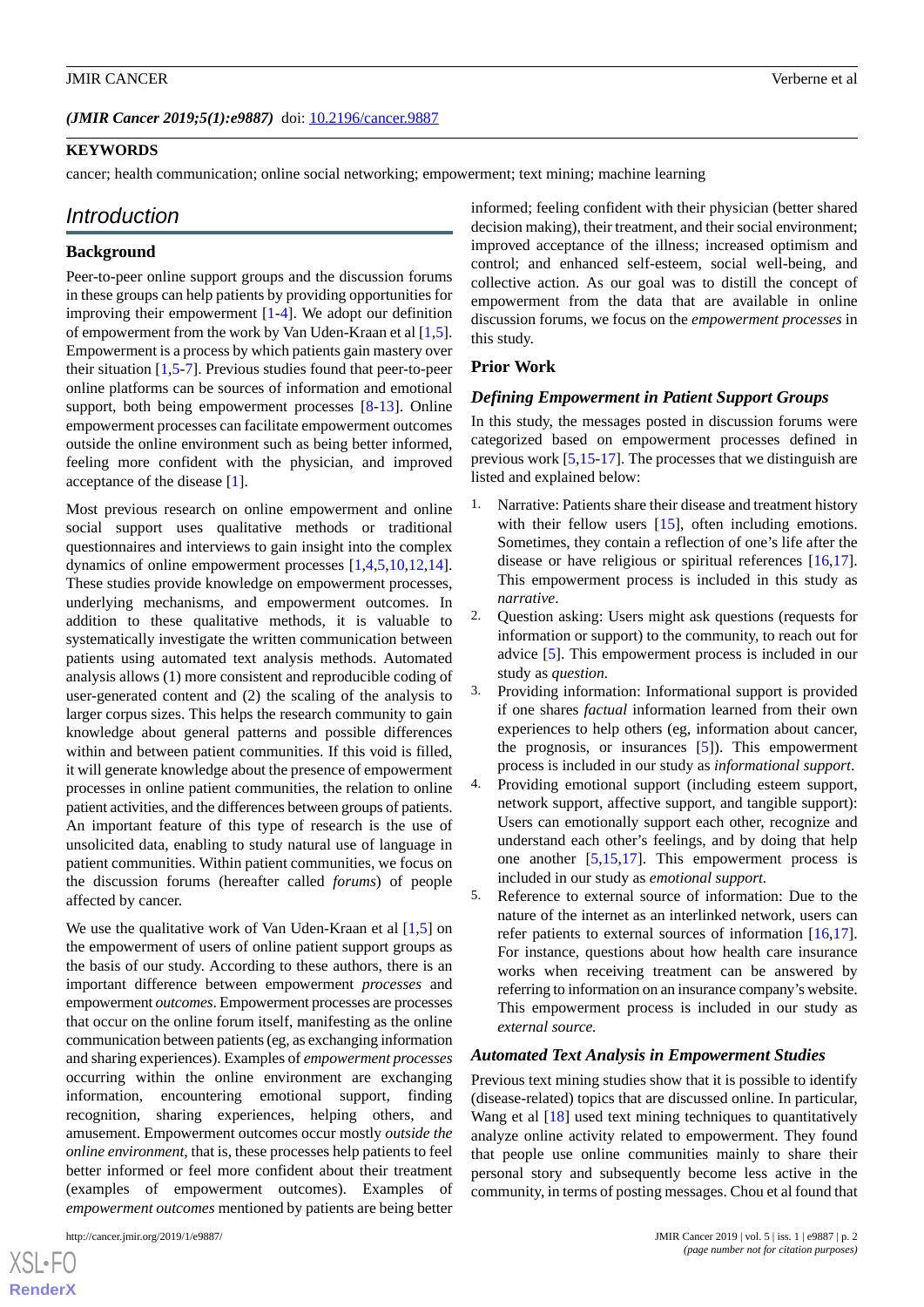over time (2003, 2005, and 2008), the percentage of cancer survivors who were active in health-related peer-to-peer online communication remained stable [\[19](#page-10-13)].

Next to empowerment as an important indicator for how patients cope with their disease, the psychological processes of patients is also of importance. From expressive writing literature, it is known that when individuals go through a traumatic experience (such as being diagnosed with cancer), it is important to process this difficult experience in a *healthy* psychological manner [\[20\]](#page-11-0). A methodology for investigating these psychological processes through language use is the *Linguistic Inquiry and Word Count* (LIWC). The LIWC has been used in previous work to distill psychological processes from the content of online support communities, by Owen et al [\[21](#page-11-1)] and Lieberman [\[22](#page-11-2)]. Owen et al used the LIWC to analyze the content in an online coping skills training group for women with breast cancer and related the LIWC analysis to questionnaires about well-being. They found that the use of words related to cognitive processes (ie, uncertainty and logic) and affective processes (ie, anxiety, sadness, anger, and positive emotions) was significantly associated with improved emotional well-being. Lieberman analyzed the relation of 1 specific LIWC category, *insightful disclosure* (a subcategory of cognitive processes based on 116 words such as *aware*, *know*, and *realize*) to 4 outcome dimensions: depression, functional well-being, physical well-being, and breast cancer concerns. They found that for all the 4 outcome measures, insightful disclosure played a role.

In this study, we investigated the representation of LIWC categories in forum posts and the presence of empowerment processes to establish the relationship between empowerment and the psychological processes expressed. In other words, we investigated to which extent empowerment processes are co-occurring with textual indicators for psychological processes. We used the Dutch version of the LIWC, which was developed by Zijlstra et al [\[23](#page-11-3)].

# **Goals and Research Questions**

The goal of this study was to quantify the presence of empowerment processes in the online forum discussions by people affected by cancer, using automated text analysis techniques.

We address the following research questions:

- 1. To what extent is the intensity of online participation correlated to indicators of empowerment processes in user-generated content on an online cancer patient discussion forum?
- 2. Are different aspects of empowerment related to different types of psychological processes, indicated by word use?
- 3. What are the differences in frequencies of empowerment patterns for patients with different forms of cancer?

# *Methods*

 $XS$  $\cdot$ FC **[RenderX](http://www.renderx.com/)**

# **Data Collection**

We obtained a sample of the discussion forum of the Dutch online community Kanker.nl. Kanker.nl is an initiative of the Dutch Cancer Society, the Netherlands Comprehensive Cancer

Organisation, and the Dutch Federation of Cancer Patient Organizations. These 3 major cancer organizations have joined forces in 2012 to provide a single platform where people who have or have had cancer and their loved ones can find reliable medical and health information and exchange experiential knowledge about cancer. The discussion forum is 1 of the 3 main pillars of kanker.nl, together with a library and a collection of blogs. The forum sample consisted of all published posts at the kanker.nl discussion forum up until the start of this research project (November 23, 2016).

# **Data Coding and Annotation**

We labeled the posts in our sample with 2 types of labels: labels referring to empowerment processes and labels denoting LIWC categories. Both groups of labels were automatically assigned to the posts. Automatic labeling of the empowerment processes was done by text classifiers trained on a manually labeled subsample. For the automatic labeling of the LIWC categories, we used the Dutch version of the LIWC consisting of a total of 66 word categories that are assigned to text based on occurrences of words in the text. Both forms of labeling are described below in more detail. After the automatic labeling with both types of labels, we investigated (1) the relationship between empowerment processes and the intensity of online participation, (2) the relationship between empowerment processes and the LIWC categories, and (3) the differences between patients with different types of cancer.

# **Labeling Forum Posts With Empowerment Processes**

# *Selecting Empowerment Constructs for Manual Coding*

To answer our research questions, we needed a forum sample with annotated empowerment processes. We developed a coding scheme consisting of the 5 previously listed empowerment processes derived from the literature that are relevant in the present context. We decided to define external source as a separate category besides informational support, because a reference to an external source can also be posted independent of a question, for example, when a user points to an interesting publication in the media. Posts containing these references often do not provide information in the post texts. Thus, we included in our study the following 5 empowerment constructs that occur in our forum sample: narrative, question, informational support, emotional support, and external source. In the remainder of this paper, we refer to these 5 categories as empowerment constructs. We first created a sample of manually labeled posts with this coding scheme. Using the labeled data, we then trained and evaluated classifiers with which we automatically labeled all posts in the corpus. This allowed us to quantitatively analyze empowerment constructs in the forum on a large scale.

This process is discussed step by step in the next 4 subsections.

#### **Manual Annotation**

We randomly selected 2051 forum posts from the Kanker.nl data to be manually annotated. From these 2051, 114 were coded by 2 raters to compute the reliability of the data in terms of interrater agreement. We used the Radboud Research participation system to recruit students as raters and additionally hired 5 paid student assistants. We created an online tool to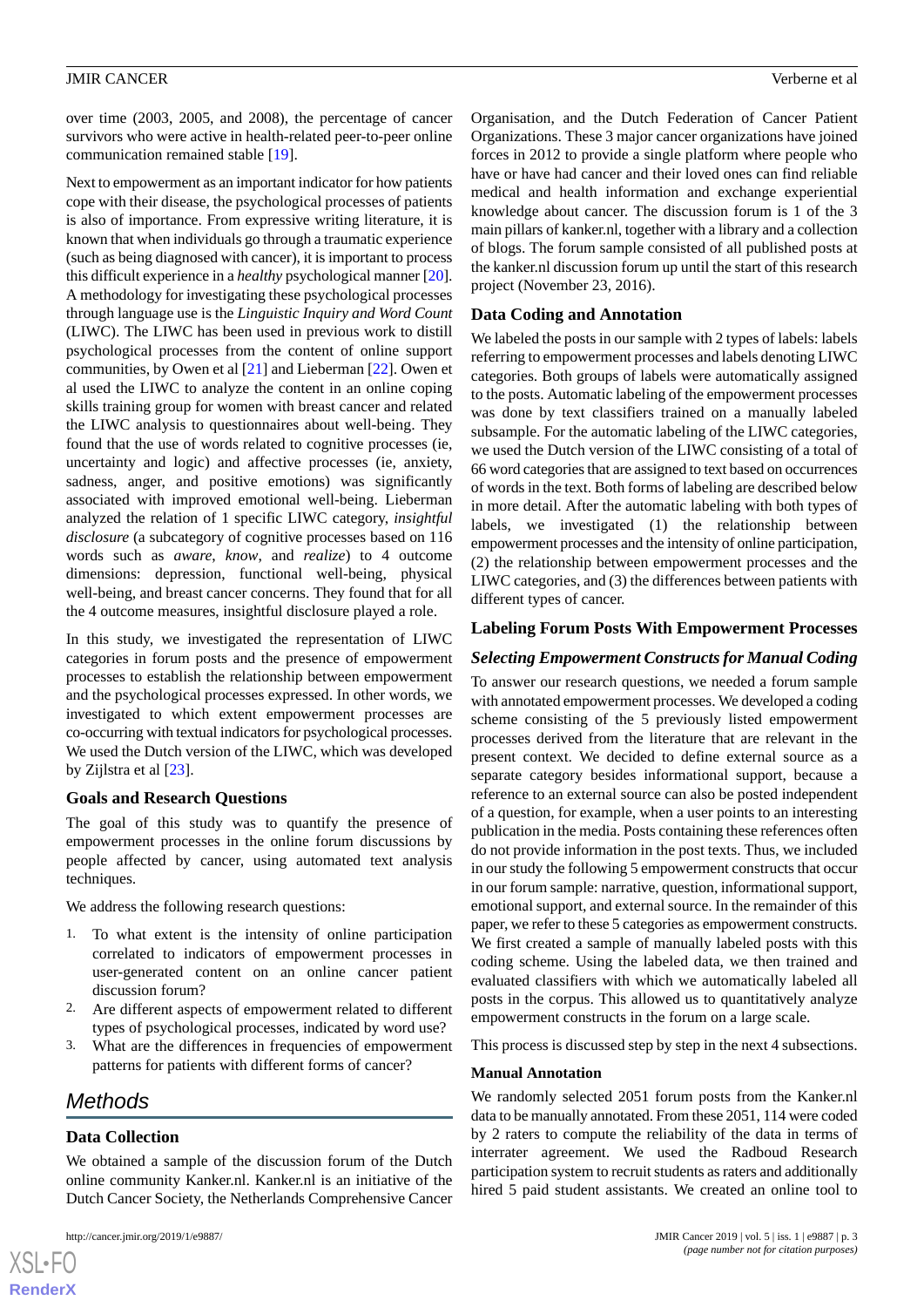annotate the data [\[24](#page-11-4)]. In our annotation scheme, 1 post can have multiple empowerment constructs; thus, the posts are annotated with respect to each of the empowerment constructs as present in the post (*yes*) or not (*no*). The annotators were allowed to leave the answer to a question undecided (select neither *yes* nor *no*) if they were unsure about the presence of the empowerment construct.

#### **Classifier Learning**

As a post can be labeled with more than 1 empowerment construct, we trained 1 binary classifier per empowerment construct, with the labels being *yes* (construct is present in the post) and *no* (construct is not present in the post). As features, we used all words from the post, after we lowercased the text and removed punctuation. One exception is that we replaced the ? by the token question\_mark. We did not remove stop words. Stop words are highly frequent words, typically function words (eg, as, of, with, and the), which are commonly removed for text categorization into topical categories because they bear little content. We do not remove stop words because we expect function words such as pronouns to play a role in the expression of empowerment constructs.

We ignored all the empty fields (the annotator chose neither yes nor no), which cause the number of example items to differ per construct. To avoid overfitting, we split the data into 2 partitions: 80% for training the classifiers and 20% for evaluating them. Thus, for each construct, we split the data in a training set (80% of the examples) and a held-out test set (the remaining 20%). From the 114 items that were labeled by 2 annotators, we included in the training set only the items where the raters agreed to avoid having conflicting training data. In the test set, we did include the items where the raters did not agree (value for 1 of the 2 raters), because the quality of the classifier would be overestimated if only the agreed (clear) instances were included.

We used scikit-learn in Python to train and validate the classifiers, 1 for every empowerment construct [[25\]](#page-11-5). We experimented with 6 different classification methods and decided on the use of linear support vector classification (SVC) [\[26](#page-11-6)] because it gave the best classification results in terms of precision, recall, and F1, which is the harmonic mean of precision and recall.

Linear SVC has 1 hyperparameter (c). We used 25% of the training set for optimizing c, training on 75% of the train set, and evaluating different values of c on the remaining 25%. We experimented with a grid ranging from c=10<sup>-3</sup> to c=10<sup>3</sup> in steps of  $\times$ 10, as suggested in the documentation of scikit-learn [[27\]](#page-11-7). We found  $c=1.0$  to be the optimal value in terms of  $F1$ -score (averaged over the 5 binary classifiers for the empowerment constructs); thus, we used  $c=1.0$  when training linear SVC on the full training set (80% of all labeled data), evaluating on the held-out test set (20% of all labeled data).

#### **Automatically Labeling the Corpus With Empowerment Constructs**

Provided that the precision of the classifiers was sufficient (>80%), we trained SVC classifiers on all manually labeled dataset and applied them to all unlabeled posts in the corpus.

 $XS$ -FO **[RenderX](http://www.renderx.com/)**

SVC has a natural cutoff for assigning a label in binary classification: if the predicted value is larger than 0, the label *yes* is assigned, and if the predicted value is smaller than 0, the label *no* is assigned. This way, we automatically labeled the complete corpus with empowerment constructs. The 5 classifiers for the empowerment constructs operate independently of each other, meaning that each message is labeled with 0 or more empowerment constructs.

# **Labeling Forum Posts With Linguistic Inquiry and Word Count Categories**

LIWC analyzes texts for indicators of psychological processes [[28\]](#page-11-8). These indicators are occurrences of words. The LIWC dictionary defines which words are indicators for which linguistic or psychological category. The linguistic LIWC categories are categories such as first-person singular pronouns and past tense verbs. The psychological LIWC categories are categories such as positive emotions, negative emotions, and anxiety. Examples of indicator words are *me* for first-person singular pronouns and *pain* and *fear*for negative emotions. One limitation of this approach is that 1 word can have multiple meanings, depending on its context. For example, the word *well* could occur in positive (*feeling well*) and neutral contexts (*as well as*), and it could even be a noun (a source of water).

We used the Dutch version of the LIWC consisting of a total of 66 word categories that belong to 4 overarching groups of categories: (1) standard linguistic dimensions (eg, personal pronouns, first-person singular pronouns, and past tense verbs), (2) psychological processes (eg, positive emotions and anxiety), (3) relativity (time and space), and (4) personal concerns (eg, work, money, and religion). The categories are organized hierarchically. For example, the main category *cognitive processes* under *psychological processes* has several subcategories, among which *insightful disclosure*, *inclusive*, and *exclusive*. Due to this hierarchy, a word can belong to more than 1 category. For example, the word *ik* (*I*) occurs in the category *pronoun* as well as the category *1st-person singular*.

A forum post can have more than 1 LIWC category assigned to it, based on the words occurring in the post.

# **Data Analysis**

# *Relating Empowerment Processes to the Intensity of Online Participation (Research Question 1)*

We investigated the relationship between each of the empowerment constructs in the automatically labeled forum and the intensity of online participation. The most straightforward metric for intensity of participation is the number of messages that a member has posted. In addition, we also considered the average post length to be of relevance: a user who posted only short messages might be less involved in the community than a user who posts more lengthy messages. We also took into account 2 measures for a user's social relations in the community: the number of contacts and the number of *incoming* contacts (the number of users who follow this user). The latter is an indication of popularity. Thus, we related empowerment processes to 4 quantitative user activity characteristics: number of posts, average post length, number of contacts, and popularity.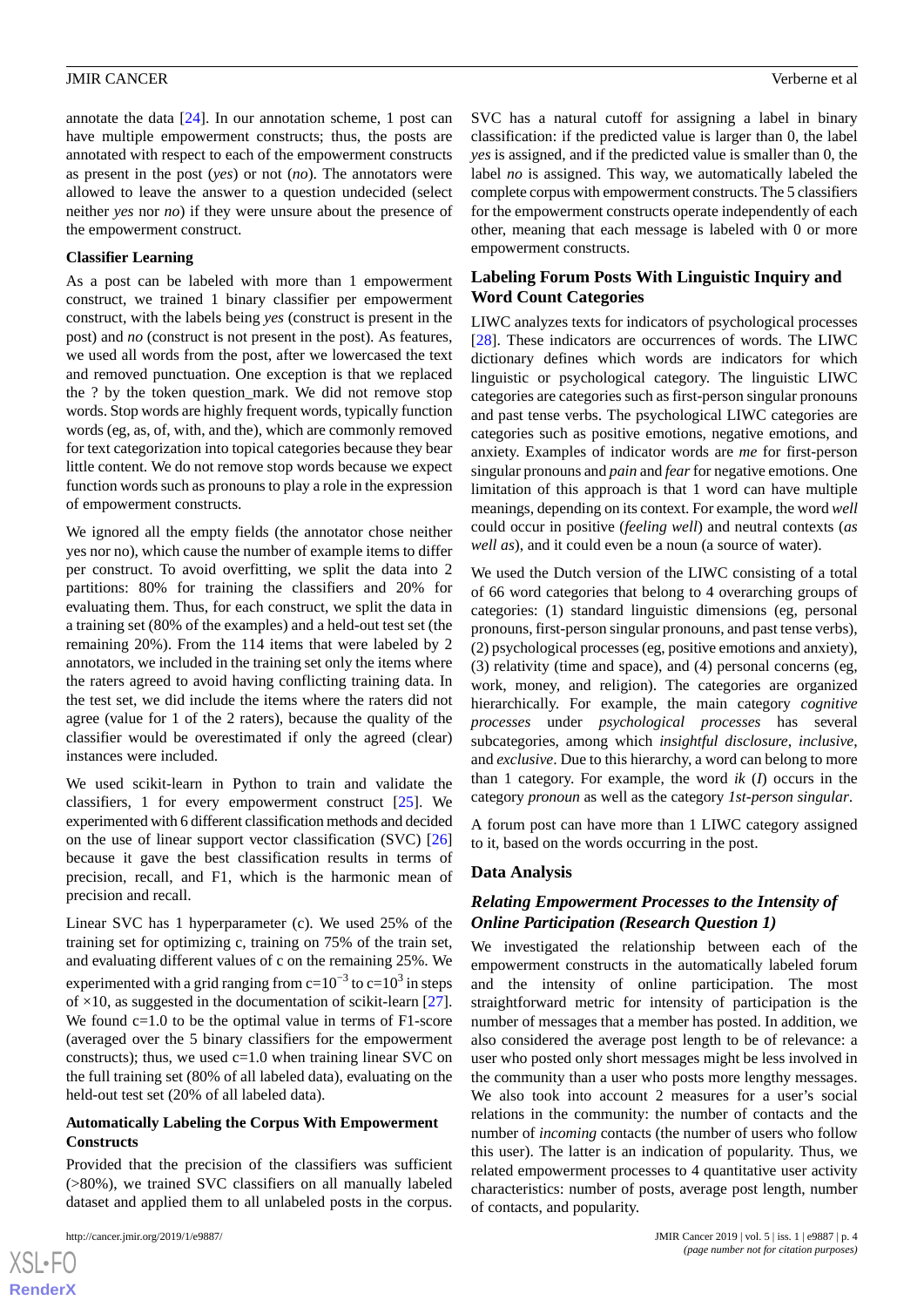To quantify the relations, we converted the label counts for the empowerment constructs per user to relative label counts, by dividing the number of occurrences of a label for the user by the total number of posts by the user. For example, a user might have 8 posts, with the following relative label counts of the 5 empowerment construct labels: narrative 0.5, question 0.125, informational support 0.0, emotional support 0.75, and external source  $0.5$ .

We then computed the correlation in terms of Kendall  $\tau$  between the user characteristic (eg, the number of posts) and the relative label count (eg, 0.125 for *question*).

# *Relating Empowerment Processes to Linguistic Inquiry and Word Count Categories (Research Question 2)*

Once we completely annotated the corpus with empowerment constructs and with the LIWC categories, we investigated the correlations between the 2 types of variables. To that end, we created a table with for each post (N=5532) 5 columns. Each column denotes the presence (1 or 0) of each of the empowerment constructs (narrative, question, informational support, emotional support, and external source) according to the automatic classifiers and 20 columns for the relative frequencies of the 20 most frequent LIWC categories. The relative frequency of a LIWC category for a post is defined as the numbers of occurrences of all words from the category in the post divided by the total number of words in the post.

We then performed 5 separate logistic regression analyses (in *R*), 1 for each empowerment construct. Thus, in each analysis, the presence of an empowerment construct (true or false) is the dependent variable and the 20 LIWC categories are the independent variables. In this way, we can investigate which LIWC categories contribute to which empowerment variables. From the resulting regression models, we removed all variables with negative coefficients and all variables that are not significantly contributing to the model (*P*>.01).

# *Differences in Empowerment Patterns for Different Types of Cancer (Research Question 3)*

Previous research has suggested that patients with different types of diseases have different online social support needs [\[29\]](#page-11-9). We investigated the differences in empowerment processes for patients with different cancer types by investigating the occurrences of empowerment processes for the 5 most occurring cancer types in our forum sample: breast cancer, lung cancer, colorectal cancer, gynecological cancer, and prostate cancer.

# *Results*

# **Collected Sample**

The collected sample comprises 5534 posts in 1708 threads by 2071 unique users, posted between April 17, 2013, and November 23, 2016. The threads are organized in 38 categories. The forum does not focus on 1 particular cancer type; over 15 cancer types are represented, the largest being breast cancer (760 posts), lung cancer (423 posts), and colorectal cancer (389 posts). In total, 1356 authors only posted 1 post and 33 posted

over 20 posts. In the sample, user names were replaced by unique keys. There was no identifying information of the forum users available to the researchers during the analyses.

# **Data Quality**

#### *Interrater Agreement*

We report interrater agreement for the subsample that was annotated by 2 raters. The absolute agreement is defined as the number of items for which both raters agree divided by the number of items for which both raters selected a value (yes or no). Cohen kappa weighs the absolute agreement with the *chance agreement* based on the number of *yes* and *no* values for the empowerment constructs. For data that have a strong class imbalance, Cohen kappa is low, because the chance agreement is high (if both raters almost always select *no*, then there is a high chance that they both assigned *no* for a given item). A kappa value higher than 0.4 indicates moderate agreement; a kappa value higher than 0.6 indicates substantial agreement.

[Table 1](#page-5-0) shows the results for the empowerment constructs. The table shows that the interrater agreement is the lowest for informational support. This might be because this construct has the least explicit textual indicators. For the other 4 constructs, the agreement is substantial (Cohen kappa >0.6).

## *Classifier Evaluation*

We report precision and recall for the *yes* categories for each construct as evaluation measures:

- Given construct X, *precision* is the percentage of posts automatically labeled with  $X = yes$  that also have the label X=yes in the human-labeled data (true positives/[true positives+false positives]). Precision gives the proportion of the automatically assigned labels that are correct.
- Given construct X, *recall* is the percentage of posts with the label X=yes in the human- labeled data that were also automatically been labeled with X=yes (true positives/[true positives+false negatives]). Recall gives the proportion of true labels has been found automatically.

The results are provided in [Table 2.](#page-5-1) The overall results are good. The average precision over constructs is 85.6%, which means that of the 100 assigned labels, 14 are incorrect (averaged over the constructs). The results also show that some constructs are easier to classify than others, but precision scores are all between 75% and 93%. The recall scores are lower (except for narrative); informational support and external source are missed quite often by the classifiers. Considering the goal of the automatic labeling (analysis of the labeled corpus), we consider precision to be more important than recall—it is more problematic to assign wrong labels than to miss labels because wrongly assigned labels might lead to unjustified conclusions. Moreover, the classifiers trained on all labeled data (instead of the 80% training set) are likely to be a bit better because they have more examples available. Therefore, we consider the quality of the classifiers sufficient for labeling the complete corpus.

```
XSL•FO
RenderX
```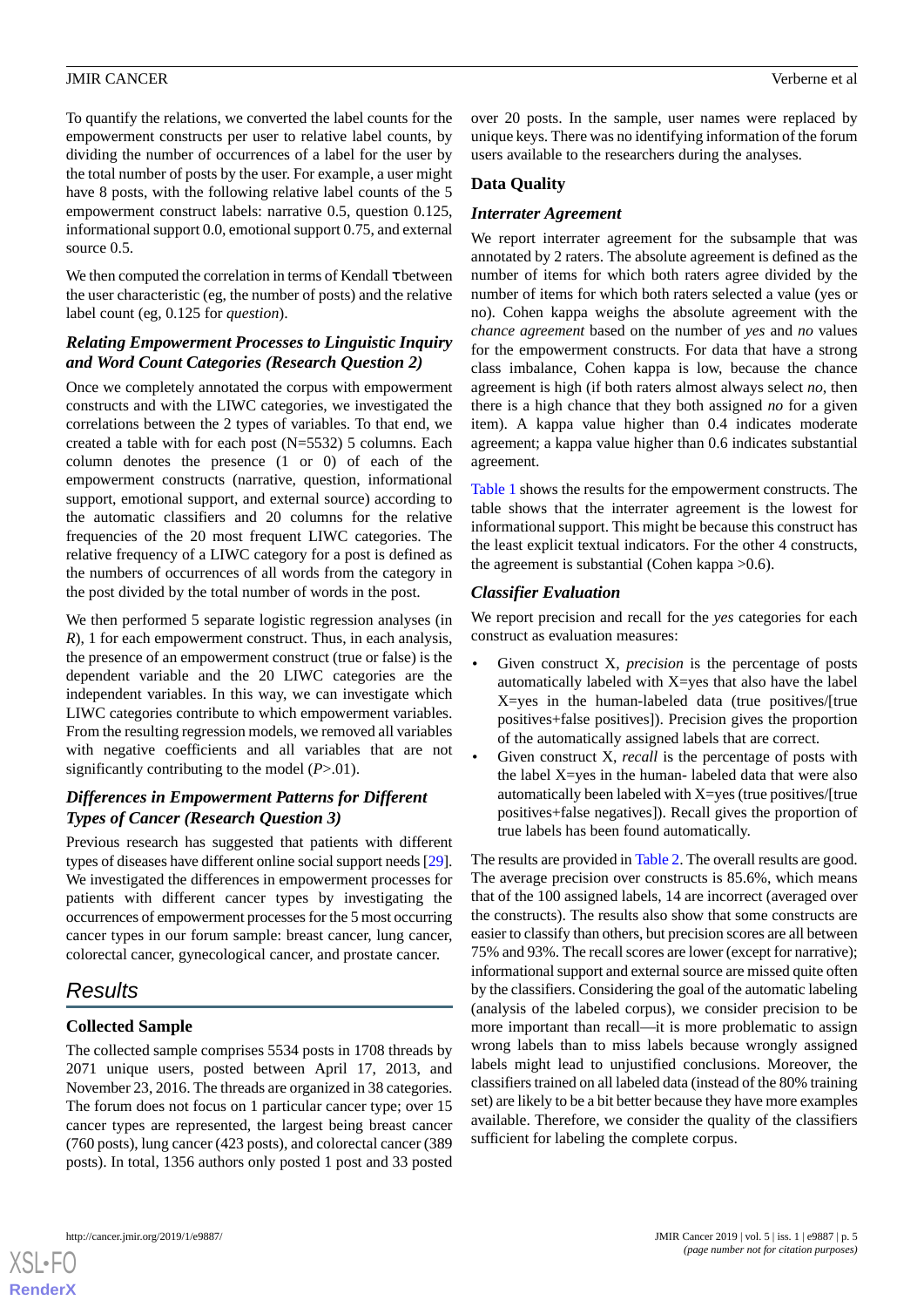<span id="page-5-0"></span>**Table 1.** Interrater agreement results for the empowerment constructs

| Empowerment construct | Number of items <sup>a</sup> | Measured agreement, % | Cohen kappa |
|-----------------------|------------------------------|-----------------------|-------------|
| Narrative             | 112                          | 0.86                  | 0.71        |
| <b>Ouestion</b>       | 58                           | 0.90                  | 0.79        |
| Informational support | 65                           | 0.72                  | 0.40        |
| Emotional support     | 57                           | 0.93                  | 0.65        |
| External source       | 65                           | 0.86                  | 0.68        |

<span id="page-5-1"></span><sup>a</sup>Recall that the number of example items differs per construct because we ignore all the empty fields (the annotator chose neither yes nor no).

Table 2. Overall evaluation of the classifiers for the empowerment constructs, in terms of precision, recall, and F1 (the harmonic mean of precision and recall).

| Empowerment construct    | Precision, % | Recall, % | F1, % |
|--------------------------|--------------|-----------|-------|
| Narrative                | 89.2         | 93.2      | 91.1  |
| <b>Ouestion</b>          | 87.2         | 62.4      | 72.7  |
| Informational support    | 75.0         | 52.0      | 61.4  |
| <b>Emotional support</b> | 83.6         | 65.7      | 73.6  |
| External source          | 93.0         | 55.9      | 69.8  |
| Average over constructs  | 85.6         | 65.8      | 73.7  |

#### *Statistics of the Automatically Labeled Corpus*

On average, messages in the corpus were assigned 1.4 labels. [Table 3](#page-5-2) shows the distribution of empowerment constructs in the automatically labeled corpus.

An example message text for each empowerment construct is listed below:

- Narrative: "My husband has invasive bladder cancer not operable. Now has a urine stoma that was OK to live with. But recently he got 2 kidney drains that constantly leak."
- Question: "How are you feeling about your scar after the operation? Are you embarrassed or do not care? I'm curious about your comments."
- Informational support: "After radiotherapy in the head and neck area there is a good chance that the salivary glands are also blasted, giving you a drier mouth and also a different chemical composition of the saliva."
- <span id="page-5-2"></span>• Emotional support: "What a horribly scary time your mother (and all of you) is going through! Terrible to always be in

suspense whether or not the chemotherapy has done its work, very recognizable!"

External source: "I saw this movie from SchoolTV via NLNet (patient association for people with lymphedema). It gives a clear explanation about lymphedema. Useful for patients themselves, or to show others if you find it difficult to explain (or do not feel like it ;-))."

# **Results for Research Question 1, Empowerment, and Intensity of Online Activity**

[Table 4](#page-6-0) shows the correlations in terms of Kendall  $\tau$  between the user characteristics and the relative label count for each of the empowerment constructs. The correlations that are not significant (*P*>.05) are not shown.

The correlations indicate the number of posts is the strongest indicator of the empowerment constructs: users with more posts more often refer to an external source and provide informational support and emotional support (all correlations above 0.2) and less often share narratives (negative correlation). The relation with asking questions is weak (below 0.1).

Table 3. Distribution of assigned empowerment constructs in the automatically labeled corpus (N=5532). Note that the percentages do not sum to 100% because a post can have more than 1 label assigned to it.

| Empowerment construct | Frequency of posts, $n$ $(\%)$ |
|-----------------------|--------------------------------|
| Narrative             | 3482 (62.94%)                  |
| Question              | 1318 (23.83%)                  |
| Informational support | 1521 (27.49%)                  |
| Emotional support     | 855 (15.46%)                   |
| External source       | 753 (13.61%)                   |

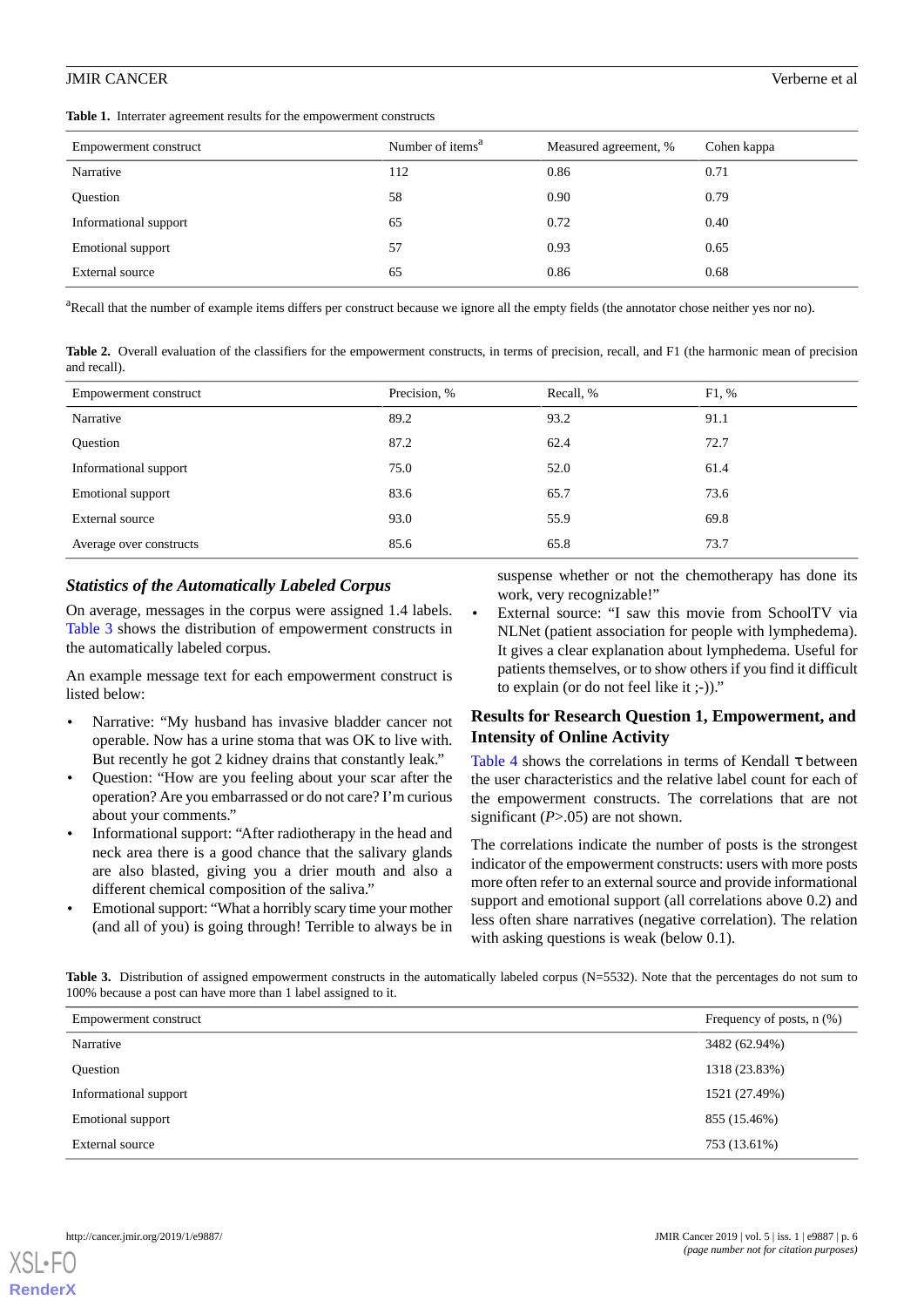<span id="page-6-0"></span>**Table 4.** The significant correlations (in terms of Kendall τ) between the frequency of an empowerment construct for a user and 4 user variables. In all cases, N=2071 (number of users who posted at least one message). Correlations with *P*>.05 are not shown. *P* values are shown for correlations with a significance of .001<*P*<.05.

| Empowerment construct | Correlation with user variables, Kendall $\tau$ |                     |                       |                 |  |
|-----------------------|-------------------------------------------------|---------------------|-----------------------|-----------------|--|
|                       | Number of posts                                 | Average post length | Number of contacts    | Popularity      |  |
| Narrative             | $-0.297$ <sup>a</sup>                           | $0.232^{\rm a}$     | $-0.126$ <sup>a</sup> | $-0.117^a$      |  |
| <b>Ouestion</b>       | $0.065^{\rm a}$                                 | $-0.105^{\rm a}$    | b                     |                 |  |
| Informational support | $0.204^{\rm a}$                                 | $0.072^{\rm a}$     | $0.086^{\rm a}$       | $0.090^{\rm a}$ |  |
| Emotional support     | $0.232^{\rm a}$                                 | $0.037^{\circ}$     | $0.168^{\rm a}$       | $0.168^{\rm a}$ |  |
| External source       | $0.255^{\rm a}$                                 |                     | $0.149^a$             | $0.160^a$       |  |

 $a_{P<.001}$ .

<sup>b</sup>Correlations with *P*>.05 are not shown.

 $c_{P=03}$ 

# **Results for Research Question 2, Empowerment, and Linguistic Patterns**

[Table 5](#page-7-0) shows the results from the logistic regression analyses, predicting the presence of an empowerment construct from the relative frequencies of the 20 most frequent LIWC categories. The Dutch LIWC categories and the example words from Zijlstra et al [\[23](#page-11-3)] were translated here for the reader's convenience.

The table shows that a number of LIWC categories have significant correlations with the empowerment constructs. Not all correlations are interesting and easy to interpret. For example, questions contain many pronouns, and informational support is correlated with expression of leisure. Others are more interesting: narratives contain especially first-person singular and third-person pronouns and also correlate with the expression of religion. Emotional support contains more second-person

references and words expressing assent (eg, *ok* and *yes*) and emotional processes (expressions of feelings). External sources also contain more second-person references and correlate with cognitive processes (eg, knowing and thinking).

# **Results for Research Question 3: Differences Between Patients With Different Cancer Types**

We investigated the differences between patients with different cancer types in our data by separately counting the occurrences of empowerment processes for the 5 most occurring cancer types in our forum sample: breast cancer, lung cancer, colorectal cancer, gynecological cancer, and prostate cancer. The resulting distributions are shown in [Figure 1](#page-7-1). The figure shows that although most relative frequencies are similar between the cancer types, patients with lung cancer ask more questions and provide less emotional support than patients with other common cancer types.

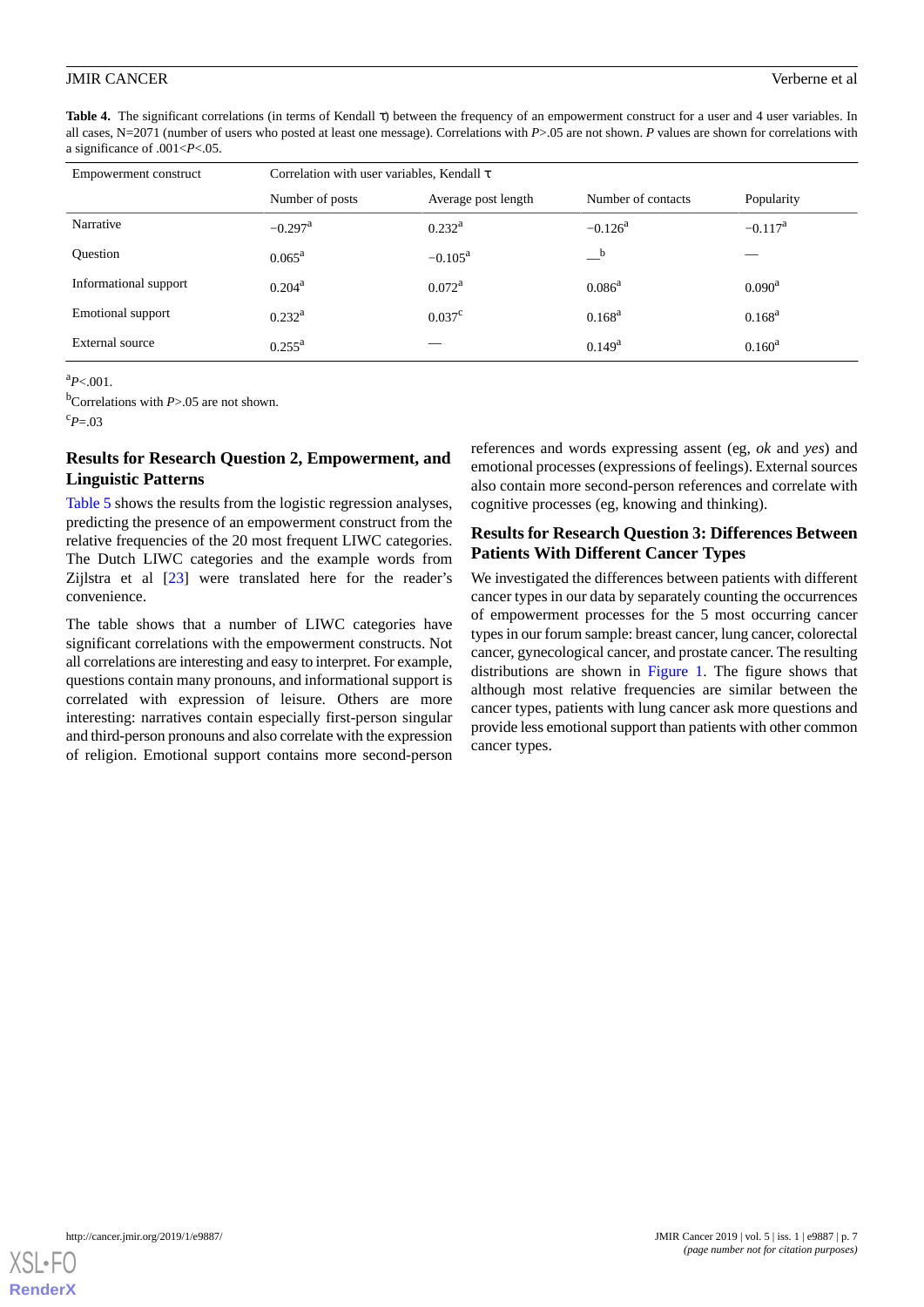<span id="page-7-0"></span>**Table 5.** Estimated regression coefficients for the Linguistic Inquiry and Word Count categories that are significant (*P*<.01) positive predictors for predicting the presence of an empowerment construct. *P* values are shown for predictors with a significance of .001; *P*<.01.

| Linguistic Inquiry and Word Count category and subcategory<br>(with 3 example words per subcategory) | Estimated regression coefficients |                |                          |                      |                        |
|------------------------------------------------------------------------------------------------------|-----------------------------------|----------------|--------------------------|----------------------|------------------------|
|                                                                                                      | Narrative                         | Ouestion       | Informational<br>support | Emotional<br>support | <b>External</b> source |
| <b>I Standard linguistic dimensions</b>                                                              |                                   |                |                          |                      |                        |
| Total pronouns (I, you, our)                                                                         | $\mathbf{a}$                      | $3.11^{b}$     |                          |                      |                        |
| 1st person singular (I, me, my)                                                                      | $5.43^{b}$                        |                |                          |                      |                        |
| Total 2nd person (you, your)                                                                         |                                   |                | $3.16^{b}$               | $4.15^{b}$           | $4.67^{b}$             |
| Total 3rd person (she, he, them)                                                                     | $4.94^{b}$                        |                | $2.19^{b}$               |                      |                        |
| Negations (no, never, not)                                                                           | $1.93^{b}$                        |                | 1.13 <sup>c</sup>        |                      |                        |
| Assent (yes, OK)                                                                                     |                                   |                |                          | $2.04^{\circ}$       |                        |
| <b>II Psychological processes</b>                                                                    |                                   |                |                          |                      |                        |
| Emotional processes (happy, sad, miserable)                                                          |                                   |                |                          | $1.35^{b}$           |                        |
| Cognitive processes (know, cause, think)                                                             |                                   |                |                          |                      | $1.27^{b}$             |
| Senses and perceptual processes (see, feel, hear)                                                    |                                   | $0.85^{\rm b}$ |                          |                      |                        |
| Social processes (communicate, share, help)                                                          | $1.69^{b}$                        | $0.45^{\circ}$ |                          |                      |                        |
| Relativity                                                                                           |                                   |                |                          |                      |                        |
| Time (summer, previously, as soon as)                                                                | 0.79 <sup>c</sup>                 |                |                          |                      |                        |
| Space (close, place, north)                                                                          |                                   |                |                          |                      | 1.00 <sup>d</sup>      |
| <b>Personal affairs</b>                                                                              |                                   |                |                          |                      |                        |
| Leisure (cycling, fitness, training)                                                                 |                                   |                | 3.90 <sup>b</sup>        |                      |                        |
| Religion (baptism, prayer, catholic)                                                                 | $2.77^{b}$                        | $1.09^{b}$     |                          |                      |                        |

<sup>a</sup>Not applicable, as  $P$  values are only shown for predictors with a significance of .001< $P$ <.01.

Figure 1. Distribution of occurrences of empowerment processes in the automatically labelled corpus, for the 5 most occurring cancer types.





**[RenderX](http://www.renderx.com/)**

<span id="page-7-1"></span> $b_{P<.001}$ .

 $c_{P=.002}$ .

 $d_{P=.009}$ .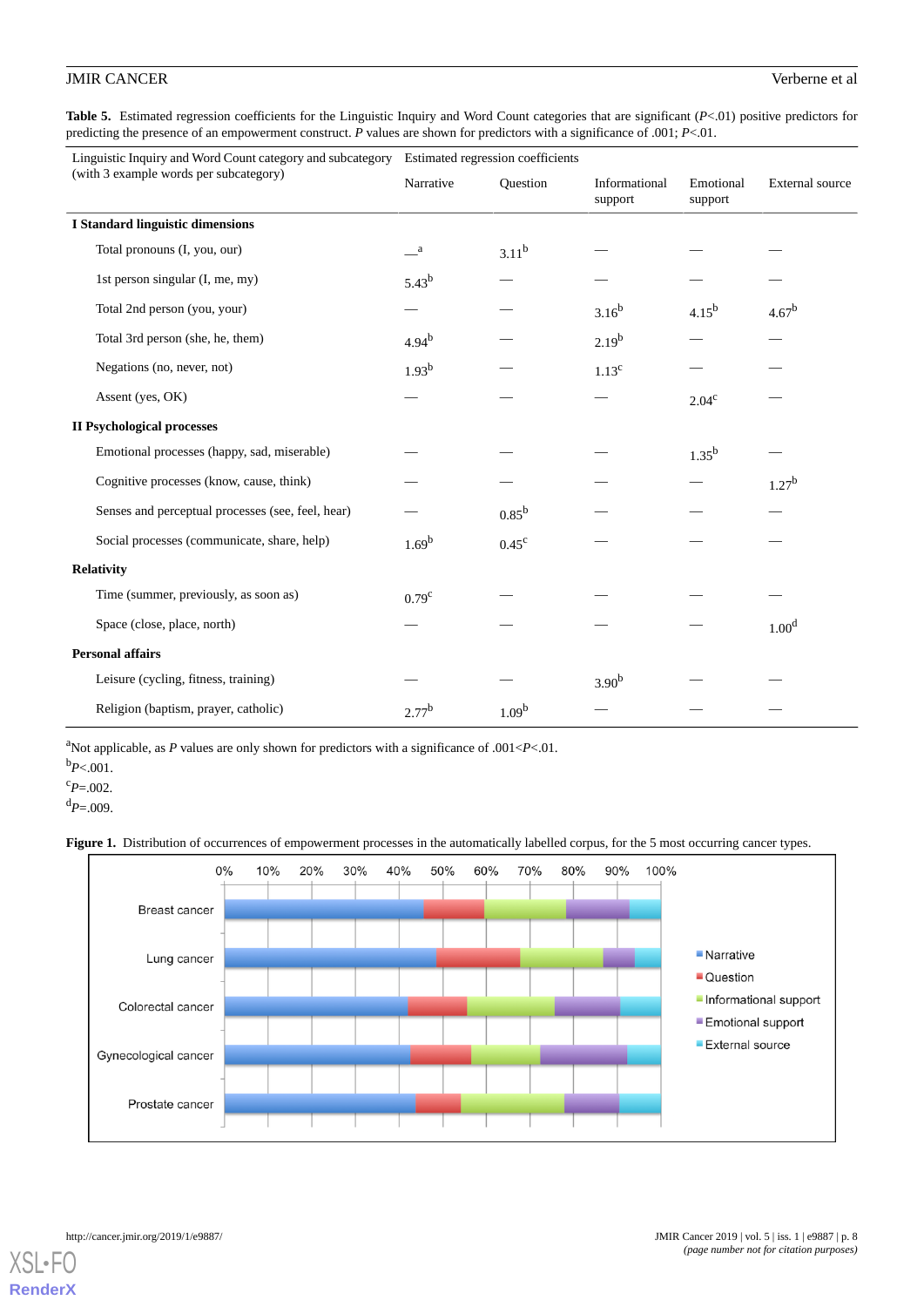# *Discussion*

#### **Principal Findings**

In this paper, we presented methods to analyze empowerment processes in an online discussion forum in a structured, largely automatic way. We implemented and evaluated 2 automated methods for analyzing the content of an online cancer patient community: (1) word-based text classifiers for coding forum posts with empowerment constructs, using a manually coded subsample as training data, and (2) LIWC, an unsupervised (dictionary-based) analysis technique that was designed to distill psychological processes about user-generated content.

This paper shows that the theoretical construct patient empowerment can be operationalized and measured in online communication using automatic classifiers trained on a sample of manually labeled data. This implies that other theoretical constructs (in health care) on the patient level, such as health literacy or experienced quality of care, and care concepts related to governance, such as integrated care or access to health care, might be studied on online discussion forums if researchers are interested in the patients' perspective. When these types of analyses become further refined, they can be a cost-efficient way for policy makers to take account of the issues that are relevant in respective patient groups when setting the agenda for change or initiating improvements in health care.

In the remainder of this section, we answer our research questions.

# **Research Question 1. To What Extent Is the Intensity of Online Participation Correlated to Indicators of Empowerment From User-Generated Content on an Online Cancer Patient Discussion Forum?**

We succeeded in distilling different types of empowerment processes from a peer-to-peer cancer patient forum. It was possible to automatically annotate a corpus of over 5500 messages on the message-level, by training a classifier on a smaller sample of manually created example data.

We observed empowerment constructs in the online conversations, and based on the linguistic associations, we conclude that online peer to peer contact fulfills the need for personal contact with others in a similar situation. Overall, sharing of personal stories with peers (narrative) was the most frequently observed process. Other empowerment processes we studied were providing peers with informational or emotional support, answering their questions, or referring them to external sources. Users that are more active online in terms of number of posts and number of contacts more often guide other users to external sources of information and provide more support than less active users.

# **Research Question 2. Are Different Aspects of Empowerment Related to Different Types of Psychological Processes, Indicated by Linguistic Patterns?**

The combination of LIWC with the empowerment constructs has yielded a number of new insights. We found that the narrative is an important empowerment construct and that this

is a means for participants to relate to each other and the context. Being ill requires redefining of one's position to the rest of the world and finding a way to deal with this new situation [\[11](#page-10-14)]. In this study, this appears to take the form of talking about the relationships that the patients have with others around them. In terms of linguistic constructs, we observed that personal pronouns are related to empowerment constructs, indicating that online empowerment processes strongly fill a need to relate the personal situation to the context. The narrative is related to both the first-person and third-person pronoun, indicating that sharing a narrative is a means to share personal experience and to link this experience to others. It could be indicating that sharing a personal story is a means to reach out to others.

# **Research Question 3. What Are the Differences in Frequencies of Empowerment Patterns for Patients With Different Types of Cancer?**

We found no striking differences between the frequencies of empowerment patterns for patients with different types of cancer: Most relative frequencies are similar between the cancer types; the only category that is slightly different from the others is the group of patients with lung cancer. They ask more questions and provide less emotional support than patients with other common cancer types. One aspect that might play a role here is that of these cancer types, lung cancer has the worst prognosis: 30% of the patients diagnosed with lung cancer are still alive 3 years after the diagnosis, as opposed to 70%-95% for the other cancer types.

#### **Comparison With Prior Work**

Most of the previous studies concerning online empowerment and online social support use qualitative methods to study online content [\[6](#page-10-15)[,14](#page-10-8)-[17](#page-10-10)] or established methods such as questionnaires [[3](#page-10-16)[,18](#page-10-12),[19\]](#page-10-13). These studies provide knowledge on empowerment processes, the underlying mechanisms, and the empowerment outcomes. The dominant role of narratives as empowerment process in patient support groups has been found in previous studies as well [\[30](#page-11-10)]. Previous text mining studies show that it is possible to identify (disease-related) topics that are discussed online. Birnbaum et al [[28\]](#page-11-8) identified self-report of schizophrenia from Twitter messages. Nzali et al [\[21](#page-11-1)] compared results from text mining techniques applied on social media with results from self-administered questionnaires and found good correspondence between detected topics on social media and topics in the questionnaires.

Our unique methodological contributions compared with previous studies are twofold: (1) we are the first to successfully apply text classification to the task of labeling forum posts with empowerment constructs and (2) we show the correlations between LIWC categories and empowerment processes in forum posts.

The combination of LIWC with the empowerment processes confirmed a number of findings from previous works. We found, for instance, that the narrative is an important empowerment process. Being ill requires redefining of one's position to the rest of the world and finding a way to deal with this new situation [[12\]](#page-10-7). In this study, this process appears in the form of talking about the relationships that the patients have with others

[XSL](http://www.w3.org/Style/XSL)•FO **[RenderX](http://www.renderx.com/)**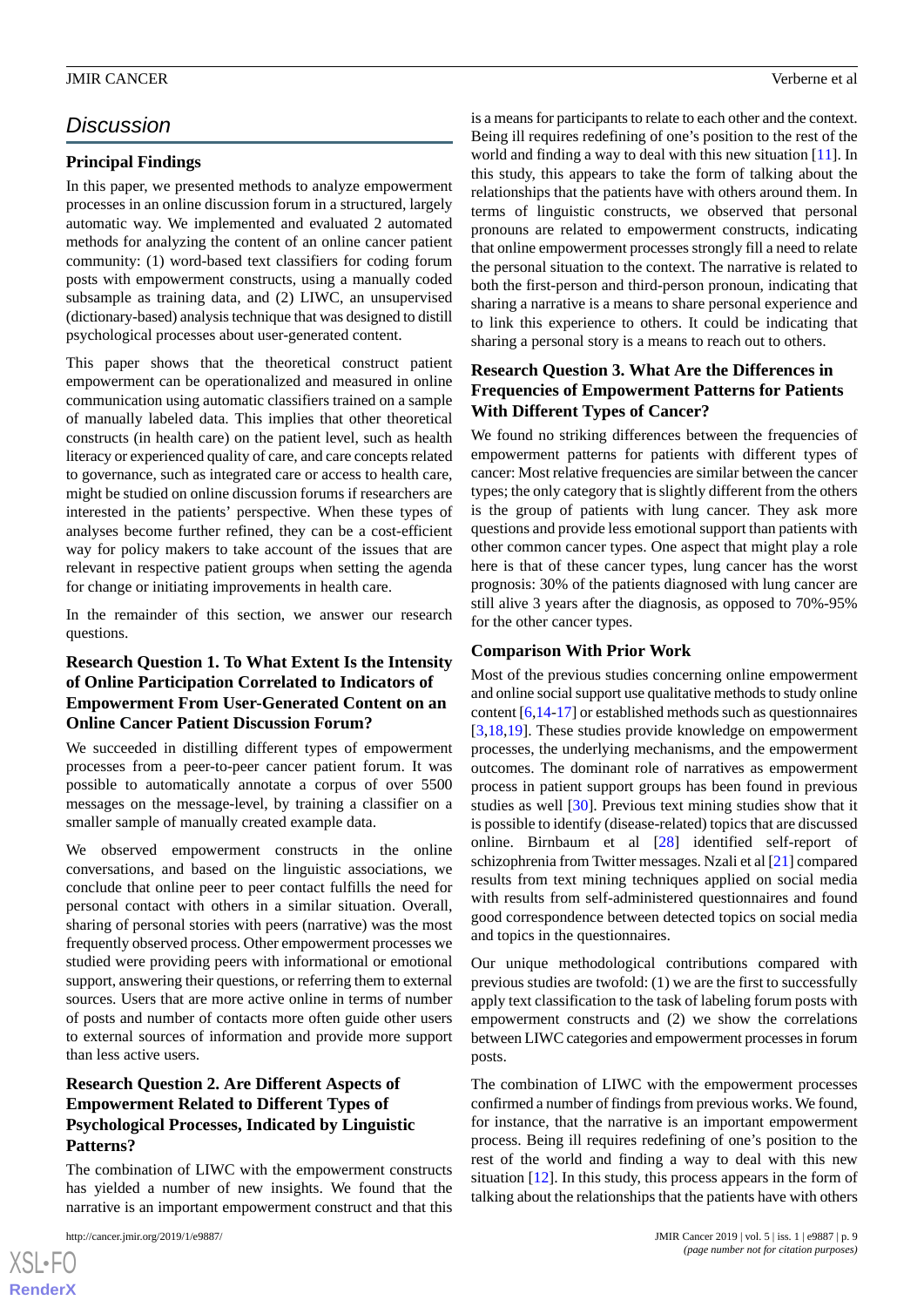around them, as the LIWC categories indicating relationships are prominently present in our analyses.

With respect to the development of user activity over time, Wang et al  $[18]$  $[18]$  showed that the participation rate in online communities dropped steeply in a short time span after a user's registration and that most participation was related to the narrative of the user's own situation. We found similar patterns in the relationship between empowerment processes and user activity, suggesting that new members of a community mainly share their own stories, whereas more experienced and active members provide social or informational support more frequently. This finding is in line with previous research. Coulson [[17\]](#page-10-10) found that older and more active users often take a more senior role in which they respond to questions of new users and thereby provide hope and encouragement (ie, emotional support). As Lasker et al [\[31](#page-11-11)] puts it: "posts from more 'senior' peer experts [long-active members] may provide role models for newer members". On the topic of narratives, Wang et al [\[32](#page-11-12)] showed the important role of narratives, the sharing of ones'status in online communities. They found that narratives can be used to both elicit (emotional) responses by using the narratives as a thread opening as well as a way to respond to questions from other users.

These findings suggest that persistent and active support group participation might contribute to experiential and informational empowerment, a conclusion that fits with the findings from a study on the relationship between online support group participation and emotional well-being over time [[33\]](#page-11-13). Results from that study showed that being active online might especially benefit patients who do not actively approach their emotions naturally, suggesting that peer-to-peer forums might *teach* patients how to deal with illness.

#### **Limitations**

The findings presented in this paper are subject to some limitations. The forum posts that we included contained for obvious reasons only utterances from patients that are present online. The estimations of percentages of active and nonactive online group members differ from 1% to 10% [[34\]](#page-11-14), to a quarter active users [[5\]](#page-10-2), to about half of the group members [[35,](#page-11-15)[36](#page-11-16)]. It has been found that posters report higher levels of empowerment than lurkers, even though lurkers also benefit from reading the forum texts [\[5](#page-10-2),[35,](#page-11-15)[36](#page-11-16)].

This study used data from a general cancer patient forum, and therefore, we involve a more diverse user group than previous studies addressing groups of patients having 1 type of cancer (eg, breast cancer [\[21\]](#page-11-1)). On the other hand, our study was limited to patients who actively participate in an online discussion forum. These patients are usually younger and higher educated

than the average of the population [[37\]](#page-11-17). This might imply that we studied the group of patients who are more empowered, more actively seeking online information, and more actively interacting with peers.

Empowerment is a much-used term, with many different definitions [[38](#page-11-18)[,39](#page-11-19)]. We limit our study to the analysis of empowerment *processes*, as they are likely to take place on the internet, whereas the empowerment *outcomes* will take place in interaction with physicians and insurers. Previous research found that patients experience both processes and outcomes, and this might indicate that both are related [\[12](#page-10-7),[40\]](#page-11-20). We found that most often forum users relate to their personal story, to exchange personal experiences and relate emotionally and socially to one another. References to external sources also occur frequently. This means that the information aspects of empowerment also take place in other parts of the internet apart from the forum itself.

In addition to that, this study focused on patients with cancer. Even though we assumed that the empowerment processes are similar between people who experience life-threatening diseases, more research needs to confirm whether the results in this study are generalizable to patients with other diseases.

We also acknowledge limitations of the methods that we applied for the analysis of the forum sample: the limitation of text classifiers is that they need training data (manual coding)—the more training data, the better the quality of the classifier. Hence, text classification is not a method that can be applied without any supervision. A known limitation of the LIWC is that it is based on word occurrences. This means that it does not take combinations and contexts of words into account, which are particularly relevant for negations (ie, *not*) and ambiguous words (ie, *well*).

#### **Conclusions**

In this paper, we studied empowerment processes in online peer-to-peer communication and showed that different empowerment processes are associated with intensity of online use. The combination of linguistic analyses with measurement of empowerment provided indications that online patient empowerment helps users to relate to peers and redefine their situation in addition to giving informational and emotional support.

We recommend the further use of text mining in future work addressing the online activities of patients, because it enables the analysis of large amounts of unsolicited data. Our study showed that quantitative content analysis can give interesting insights, with respect to empowerment, language use, and psychological processes.

### **Acknowledgments**

This work was financed by the National Institute of Public Health and the Environment of the Netherlands (RIVM). The data were provided by kanker.nl. The authors thank Florian Kunneman and Eric Sanders of Radboud University for developing and maintaining the online annotation tool and Albert Wong and Roy Hendrikx for their valuable comments to the draft version of the manuscript.

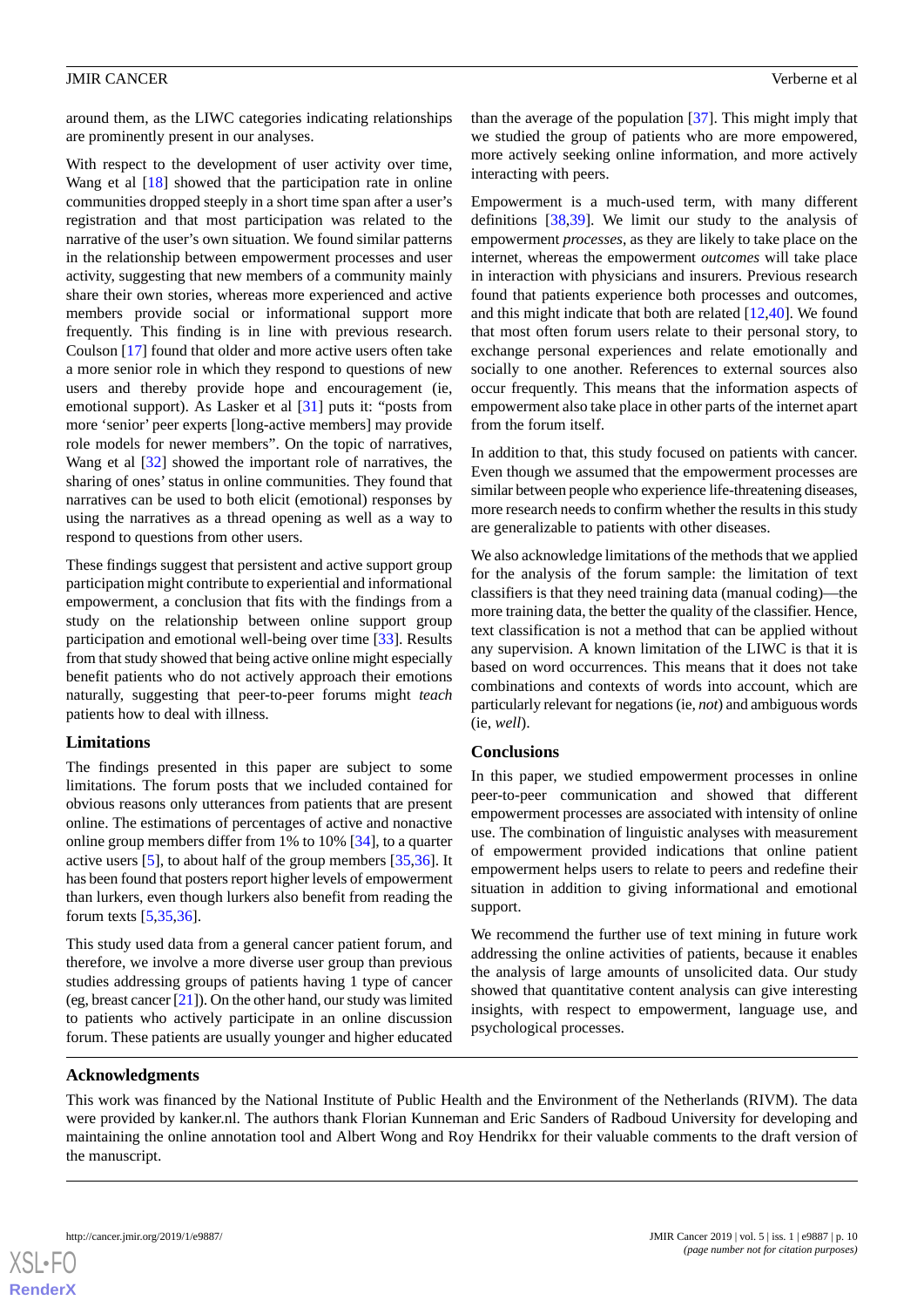# **Authors' Contributions**

AB and RS provided the conceptual framework of empowerment, coding scheme, and relation to prior work. SV conducted the text mining experiments and analyses. MvE provided expert knowledge on the content and use of patient communities. ED provided expertise on health communication and methodology in communication sciences. ML coordinated the project and the setup of the paper. Most text of the paper was written by SV and ML.

# **Conflicts of Interest**

None declared.

# <span id="page-10-0"></span>**References**

- 1. van Uden-Kraan CF, Drossaert CH, Taal E, Seydel ER, van de Laar MA. Participation in online patient support groups endorses patients' empowerment. Patient Educ Couns 2009 Jan;74(1):61-69. [doi: [10.1016/j.pec.2008.07.044](http://dx.doi.org/10.1016/j.pec.2008.07.044)] [Medline: [18778909](http://www.ncbi.nlm.nih.gov/entrez/query.fcgi?cmd=Retrieve&db=PubMed&list_uids=18778909&dopt=Abstract)]
- <span id="page-10-16"></span>2. Baumann E, Czerwinski F, Reifegerste D. Gender-specific determinants and patterns of online health information seeking: results from a representative German health survey. J Med Internet Res 2017 Dec 04;19(4):e92 [[FREE Full text\]](http://www.jmir.org/2017/4/e92/) [doi: [10.2196/jmir.6668](http://dx.doi.org/10.2196/jmir.6668)] [Medline: [28377367](http://www.ncbi.nlm.nih.gov/entrez/query.fcgi?cmd=Retrieve&db=PubMed&list_uids=28377367&dopt=Abstract)]
- <span id="page-10-1"></span>3. van Berkel JJ, Lambooij MS, Hegger I. Empowerment of patients in online discussions about medicine use. BMC Med Inform Decis Mak 2015 Apr 08;15:24 [[FREE Full text](https://bmcmedinformdecismak.biomedcentral.com/articles/10.1186/s12911-015-0146-6)] [doi: [10.1186/s12911-015-0146-6\]](http://dx.doi.org/10.1186/s12911-015-0146-6) [Medline: [25888825](http://www.ncbi.nlm.nih.gov/entrez/query.fcgi?cmd=Retrieve&db=PubMed&list_uids=25888825&dopt=Abstract)]
- <span id="page-10-2"></span>4. Isaksson U, Hajdarevic S, Abramsson M, Stenvall J, Hörnsten Å. Diabetes empowerment and needs for self-management support among people with type 2 diabetes in a rural inland community in northern Sweden. Scand J Caring Sci 2015 Sep;29(3):521-527. [doi: [10.1111/scs.12185\]](http://dx.doi.org/10.1111/scs.12185) [Medline: [25376737](http://www.ncbi.nlm.nih.gov/entrez/query.fcgi?cmd=Retrieve&db=PubMed&list_uids=25376737&dopt=Abstract)]
- <span id="page-10-15"></span>5. van Uden-Kraan C, Drossaert CH, Taal E, Seydel ER, van de Laar MA. Self-reported differences in empowerment between lurkers and posters in online patient support groups. J Med Internet Res 2008 Jun 30;10(2):e18 [\[FREE Full text\]](http://www.jmir.org/2008/2/e18/) [doi: [10.2196/jmir.992](http://dx.doi.org/10.2196/jmir.992)] [Medline: [18653442](http://www.ncbi.nlm.nih.gov/entrez/query.fcgi?cmd=Retrieve&db=PubMed&list_uids=18653442&dopt=Abstract)]
- <span id="page-10-4"></span><span id="page-10-3"></span>6. Rappaport J. Terms of empowerment/exemplars of prevention: toward a theory for community psychology. Am J Community Psychol 1987 Apr;15(2):121-148. [Medline: [3604997](http://www.ncbi.nlm.nih.gov/entrez/query.fcgi?cmd=Retrieve&db=PubMed&list_uids=3604997&dopt=Abstract)]
- 7. Aujoulat I, d'Hoore W, Deccache A. Patient empowerment in theory and practice: polysemy or cacophony? Patient Educ Couns 2007 Apr;66(1):13-20. [doi: [10.1016/j.pec.2006.09.008](http://dx.doi.org/10.1016/j.pec.2006.09.008)] [Medline: [17084059](http://www.ncbi.nlm.nih.gov/entrez/query.fcgi?cmd=Retrieve&db=PubMed&list_uids=17084059&dopt=Abstract)]
- 8. Prescott J, Mackie L. "You Sort of Go Down a Rabbit Hole...You're Just Going to Keep on Searching": a qualitative study of searching online for pregnancy-related information during pregnancy. J Med Internet Res 2017 Dec 05;19(6):e194 [\[FREE](http://www.jmir.org/2017/6/e194/) [Full text\]](http://www.jmir.org/2017/6/e194/) [doi: [10.2196/jmir.6302](http://dx.doi.org/10.2196/jmir.6302)] [Medline: [28583906\]](http://www.ncbi.nlm.nih.gov/entrez/query.fcgi?cmd=Retrieve&db=PubMed&list_uids=28583906&dopt=Abstract)
- <span id="page-10-14"></span><span id="page-10-6"></span>9. Laukka E, Rantakokko P, Suhonen M. Consumer-led health-related online sources and their impact on consumers: an integrative review of the literature. Health Informatics J 2017 Apr 01 (forthcoming). [doi: [10.1177/1460458217704254](http://dx.doi.org/10.1177/1460458217704254)] [Medline: [28464727](http://www.ncbi.nlm.nih.gov/entrez/query.fcgi?cmd=Retrieve&db=PubMed&list_uids=28464727&dopt=Abstract)]
- <span id="page-10-7"></span>10. Algtewi E, Owens J, Baker SR. Online support groups for head and neck cancer and health-related quality of life. Qual Life Res 2017 Dec;26(9):2351-2362 [\[FREE Full text\]](http://europepmc.org/abstract/MED/28417218) [doi: [10.1007/s11136-017-1575-8\]](http://dx.doi.org/10.1007/s11136-017-1575-8) [Medline: [28417218\]](http://www.ncbi.nlm.nih.gov/entrez/query.fcgi?cmd=Retrieve&db=PubMed&list_uids=28417218&dopt=Abstract)
- <span id="page-10-5"></span>11. Harkin L, Beaver K, Dey P, Choong K. Navigating cancer using online communities: a grounded theory of survivor and family experiences. J Cancer Surviv 2017 Dec;11(6):658-669 [\[FREE Full text](http://europepmc.org/abstract/MED/28470506)] [doi: [10.1007/s11764-017-0616-1\]](http://dx.doi.org/10.1007/s11764-017-0616-1) [Medline: [28470506](http://www.ncbi.nlm.nih.gov/entrez/query.fcgi?cmd=Retrieve&db=PubMed&list_uids=28470506&dopt=Abstract)]
- <span id="page-10-8"></span>12. Van Uden-Kraan C. Empowering processes and outcomes of participation in online support groups for patients with breast cancer, arthritis, or fibromyalgia. Qual Health Res 2008;18(3):405-417. [Medline: [18235163\]](http://www.ncbi.nlm.nih.gov/entrez/query.fcgi?cmd=Retrieve&db=PubMed&list_uids=18235163&dopt=Abstract)
- <span id="page-10-9"></span>13. Moorhead S, Hazlett DE, Harrison L, Carroll JK, Irwin A, Hoving C. A new dimension of health care: systematic review of the uses, benefits, and limitations of social media for health communication. J Med Internet Res 2013 Apr 23;15(4):e85 [[FREE Full text](http://www.jmir.org/2013/4/e85/)] [doi: [10.2196/jmir.1933](http://dx.doi.org/10.2196/jmir.1933)] [Medline: [23615206](http://www.ncbi.nlm.nih.gov/entrez/query.fcgi?cmd=Retrieve&db=PubMed&list_uids=23615206&dopt=Abstract)]
- <span id="page-10-11"></span><span id="page-10-10"></span>14. Rains S, Peterson EB, Wright KB. Communicating social support in computer-mediated contexts: a meta-analytic review of content analyses examining support messages shared online among individuals coping with illness. Commun Monogr 2015 Mar 17;82(4):403-430. [doi: [10.1080/03637751.2015.1019530](http://dx.doi.org/10.1080/03637751.2015.1019530)]
- <span id="page-10-12"></span>15. Gooden R, Winefield HR. Breast and prostate cancer online discussion boards: a thematic analysis of gender differences and similarities. J Health Psychol 2007 Jan;12(1):103-114. [doi: [10.1177/1359105307071744\]](http://dx.doi.org/10.1177/1359105307071744) [Medline: [17158844](http://www.ncbi.nlm.nih.gov/entrez/query.fcgi?cmd=Retrieve&db=PubMed&list_uids=17158844&dopt=Abstract)]
- <span id="page-10-13"></span>16. Buis L, Whitten P. Comparison of social support content within online communities for high- and low-survival-rate cancers. Comput Inform Nurs 2011 Aug;29(8):461-467. [doi: [10.1097/NCN.0b013e318214093b](http://dx.doi.org/10.1097/NCN.0b013e318214093b)] [Medline: [21876394](http://www.ncbi.nlm.nih.gov/entrez/query.fcgi?cmd=Retrieve&db=PubMed&list_uids=21876394&dopt=Abstract)]
- 17. Coulson N. Receiving social support online: an analysis of a computer-mediated support group for individuals living with irritable bowel syndrome. Cyberpsychol Behav 2005 Dec;8(6):580-584. [doi: [10.1089/cpb.2005.8.580](http://dx.doi.org/10.1089/cpb.2005.8.580)] [Medline: [16332169\]](http://www.ncbi.nlm.nih.gov/entrez/query.fcgi?cmd=Retrieve&db=PubMed&list_uids=16332169&dopt=Abstract)
- 18. Wang X, Zhao K, Street N. Analyzing and predicting user participations in online health communities: a social support perspective. J Med Internet Res 2017 Dec 24;19(4):e130 [[FREE Full text\]](http://www.jmir.org/2017/4/e130/) [doi: [10.2196/jmir.6834](http://dx.doi.org/10.2196/jmir.6834)] [Medline: [28438725\]](http://www.ncbi.nlm.nih.gov/entrez/query.fcgi?cmd=Retrieve&db=PubMed&list_uids=28438725&dopt=Abstract)
- 19. Chou W, Liu B, Post S, Hesse B. Health-related internet use among cancer survivors: data from the Health Information National Trends Survey, 2003-2008. J Cancer Surviv 2011 Sep;5(3):263-270. [doi: [10.1007/s11764-011-0179-5](http://dx.doi.org/10.1007/s11764-011-0179-5)] [Medline: [21505861](http://www.ncbi.nlm.nih.gov/entrez/query.fcgi?cmd=Retrieve&db=PubMed&list_uids=21505861&dopt=Abstract)]

[XSL](http://www.w3.org/Style/XSL)•FO **[RenderX](http://www.renderx.com/)**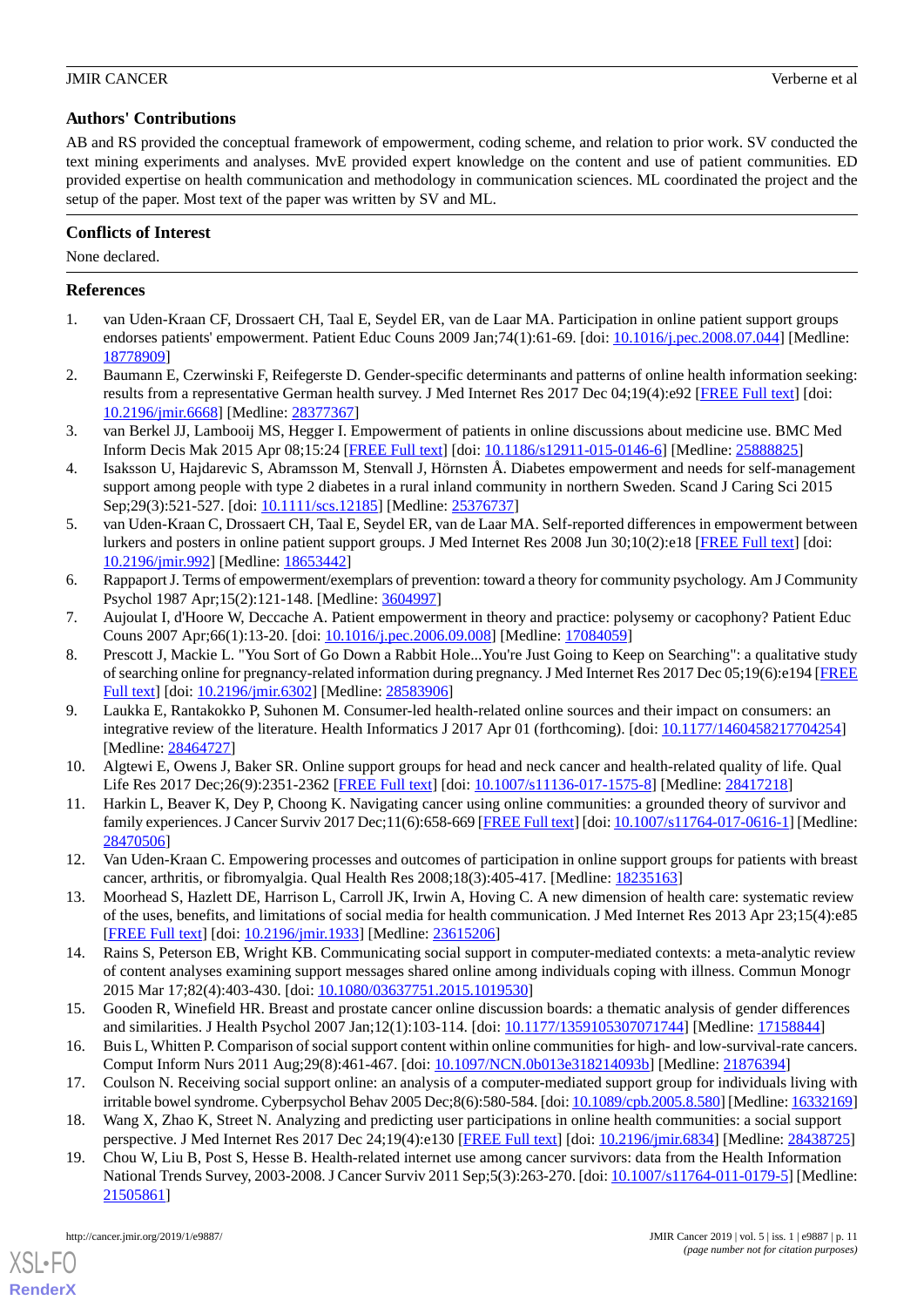- <span id="page-11-0"></span>20. Pennebaker J, Beall SK. Confronting a traumatic event: toward an understanding of inhibition and disease. J Abnorm Psychol 1986 Aug;95(3):274-281. [doi: [10.1037/0021-843X.95.3.274\]](http://dx.doi.org/10.1037/0021-843X.95.3.274) [Medline: [3745650](http://www.ncbi.nlm.nih.gov/entrez/query.fcgi?cmd=Retrieve&db=PubMed&list_uids=3745650&dopt=Abstract)]
- <span id="page-11-1"></span>21. Owen J, Klapow JC, Roth D, Shuster JL, Bellis J, Meredith R, et al. Randomized pilot of a self-guided internet coping group for women with early-stage breast cancer. Ann Behav Med 2005 Aug;30(1):54-64. [doi: [10.1207/s15324796abm3001\\_7\]](http://dx.doi.org/10.1207/s15324796abm3001_7) [Medline: [16097906\]](http://www.ncbi.nlm.nih.gov/entrez/query.fcgi?cmd=Retrieve&db=PubMed&list_uids=16097906&dopt=Abstract)
- <span id="page-11-3"></span><span id="page-11-2"></span>22. Lieberman M. The role of insightful disclosure in outcomes for women in peer-directed breast cancer groups: a replication study. Psychooncology 2007 Oct;16(10):961-964. [doi: [10.1002/pon.1181\]](http://dx.doi.org/10.1002/pon.1181) [Medline: [17328007\]](http://www.ncbi.nlm.nih.gov/entrez/query.fcgi?cmd=Retrieve&db=PubMed&list_uids=17328007&dopt=Abstract)
- <span id="page-11-4"></span>23. Zijlstra H, van Middendorp H, Pennebaker JW. Development of the Dutch version of the Linguistic Inquiry and Word Count (LIWC), computerized text analysis program. [Behav Health] 2004;32:271-291 [[FREE Full text](https://www.researchgate.net/publication/46636784_Development_of_the_Dutch_version_of_the_Linguistic_Inquiry_and_Word_Count_LIWC_computerized_text_analysis_program)]
- <span id="page-11-5"></span>24. Sanders E. Radboud University. Annotatie-interface Potwan URL: [http://applejack.science.ru.nl/potwan\\_rivm/](http://applejack.science.ru.nl/potwan_rivm/)[[WebCite](http://www.webcitation.org/

                                            6vJ9QdDwN) [Cache ID 6vJ9QdDwN\]](http://www.webcitation.org/

                                            6vJ9QdDwN)
- <span id="page-11-6"></span>25. Verberne S. GitHub. empowerment\_classification.py URL: [https://github.com/suzanv/RIVM/blob/master/](https://github.com/suzanv/RIVM/blob/master/empowerment_classification.py) [empowerment\\_classification.py](https://github.com/suzanv/RIVM/blob/master/empowerment_classification.py)[[WebCite Cache ID 6wKug5sQ6\]](http://www.webcitation.org/

                                            6wKug5sQ6)
- <span id="page-11-7"></span>26. scikit-learn. 1.4. Support Vector Machines URL:<http://scikit-learn.org/stable/modules/svm.html>[\[WebCite Cache ID](http://www.webcitation.org/

                                            6wFCpGYkR) [6wFCpGYkR](http://www.webcitation.org/

                                            6wFCpGYkR)]
- <span id="page-11-8"></span>27. scikit-learn. RBF SVM parameters URL: [http://scikit-learn.org/stable/auto\\_examples/svm/plot\\_rbf\\_parameters.html\[](http://scikit-learn.org/stable/auto_examples/svm/plot_rbf_parameters.html)[WebCite](http://www.webcitation.org/

                                            6wKughFto) [Cache ID 6wKughFto\]](http://www.webcitation.org/

                                            6wKughFto)
- <span id="page-11-9"></span>28. Tausczik Y, Pennebaker JW. The psychological meaning of words: LIWC and computerized text analysis methods. J Lang Soc Psychol 2009 Dec 08;29(1):24-54. [doi: [10.1177/0261927X09351676\]](http://dx.doi.org/10.1177/0261927X09351676)
- <span id="page-11-10"></span>29. Jones R, Boulos MN, Maramba I, Skirton H, Freeman J. Patient preferences for online person-person support. In: Virtual Social Networks. London: Palgrave Macmillan; 2009:52-74.
- <span id="page-11-11"></span>30. Wentzer H, Bygholm A. Narratives of empowerment and compliance: studies of communication in online patient support groups. Int J Med Inform 2013 Dec;82(12):e386-e394. [doi: [10.1016/j.ijmedinf.2013.01.008](http://dx.doi.org/10.1016/j.ijmedinf.2013.01.008)] [Medline: [23523082\]](http://www.ncbi.nlm.nih.gov/entrez/query.fcgi?cmd=Retrieve&db=PubMed&list_uids=23523082&dopt=Abstract)
- <span id="page-11-12"></span>31. Lasker JN, Sogolow ED, Sharim RR. The role of an online community for people with a rare disease: content analysis of messages posted on a primary biliary cirrhosis mailinglist. J Med Internet Res 2005 Mar 31;7(1):e10 [[FREE Full text](http://www.jmir.org/2005/1/e10/)] [doi: [10.2196/jmir.7.1.e10\]](http://dx.doi.org/10.2196/jmir.7.1.e10) [Medline: [15829472\]](http://www.ncbi.nlm.nih.gov/entrez/query.fcgi?cmd=Retrieve&db=PubMed&list_uids=15829472&dopt=Abstract)
- <span id="page-11-13"></span>32. Wang Y, Kraut RE, Levine JM. Eliciting and receiving online support: using computer-aided content analysis to examine the dynamics of online social support. J Med Internet Res 2015 Apr 20;17(4):e99 [\[FREE Full text\]](http://www.jmir.org/2015/4/e99/) [doi: [10.2196/jmir.3558](http://dx.doi.org/10.2196/jmir.3558)] [Medline: [25896033](http://www.ncbi.nlm.nih.gov/entrez/query.fcgi?cmd=Retrieve&db=PubMed&list_uids=25896033&dopt=Abstract)]
- <span id="page-11-15"></span><span id="page-11-14"></span>33. Batenburg A, Das E. An experimental study on the effectiveness of disclosing stressful life events and support messages: when cognitive reappraisal support decreases emotional distress, and emotional support is like saying nothing at all. PLoS One 2014;9(12):e114169 [\[FREE Full text\]](http://dx.plos.org/10.1371/journal.pone.0114169) [doi: [10.1371/journal.pone.0114169\]](http://dx.doi.org/10.1371/journal.pone.0114169) [Medline: [25531509\]](http://www.ncbi.nlm.nih.gov/entrez/query.fcgi?cmd=Retrieve&db=PubMed&list_uids=25531509&dopt=Abstract)
- <span id="page-11-16"></span>34. van Mierlo T. The 1% rule in four digital health social networks: an observational study. J Med Internet Res 2014 Feb 04;16(2):e33 [\[FREE Full text](http://www.jmir.org/2014/2/e33/)] [doi: [10.2196/jmir.2966\]](http://dx.doi.org/10.2196/jmir.2966) [Medline: [24496109](http://www.ncbi.nlm.nih.gov/entrez/query.fcgi?cmd=Retrieve&db=PubMed&list_uids=24496109&dopt=Abstract)]
- <span id="page-11-17"></span>35. Han J, Kim JH, Yoon HJ, Shim M, McTavish FM, Gustafson DH. Social and psychological determinants of levels of engagement with an online breast cancer support group: posters, lurkers, and nonusers. J Health Commun 2012;17(3):356-371 [[FREE Full text](http://europepmc.org/abstract/MED/22085215)] [doi: [10.1080/10810730.2011.585696\]](http://dx.doi.org/10.1080/10810730.2011.585696) [Medline: [22085215\]](http://www.ncbi.nlm.nih.gov/entrez/query.fcgi?cmd=Retrieve&db=PubMed&list_uids=22085215&dopt=Abstract)
- <span id="page-11-18"></span>36. Setoyama Y, Yamazaki Y, Namayama K. Benefits of peer support in online Japanese breast cancer communities: differences between lurkers and posters. J Med Internet Res 2011 Dec 29;13(4):e122 [[FREE Full text](http://www.jmir.org/2011/4/e122/)] [doi: [10.2196/jmir.1696\]](http://dx.doi.org/10.2196/jmir.1696) [Medline: [22204869](http://www.ncbi.nlm.nih.gov/entrez/query.fcgi?cmd=Retrieve&db=PubMed&list_uids=22204869&dopt=Abstract)]
- <span id="page-11-19"></span>37. van Eenbergen M, van de Poll-Franse LV, Heine P, Mols F. The impact of participation in online cancer communities on patient reported outcomes: systematic review. JMIR Cancer 2017 Sep 28;3(2):e15 [\[FREE Full text](http://cancer.jmir.org/2017/2/e15/)] [doi: [10.2196/cancer.7312\]](http://dx.doi.org/10.2196/cancer.7312) [Medline: [28958985](http://www.ncbi.nlm.nih.gov/entrez/query.fcgi?cmd=Retrieve&db=PubMed&list_uids=28958985&dopt=Abstract)]
- <span id="page-11-20"></span>38. Herbert RJ, Gagnon AJ, Rennick JE, O'Loughlin JL. A systematic review of questionnaires measuring health-related empowerment. Res Theory Nurs Pract 2009;23(2):107-132. [Medline: [19558027\]](http://www.ncbi.nlm.nih.gov/entrez/query.fcgi?cmd=Retrieve&db=PubMed&list_uids=19558027&dopt=Abstract)
- 39. Holmström I, Röing M. The relation between patient-centeredness and patient empowerment: a discussion on concepts. Patient Educ Couns 2010 May; 79(2): 167-172. [doi: 10.1016/j.pec. 2009.08.008] [Medline: [19748203](http://www.ncbi.nlm.nih.gov/entrez/query.fcgi?cmd=Retrieve&db=PubMed&list_uids=19748203&dopt=Abstract)]
- 40. Bartlett Y, Coulson NS. An investigation into the empowerment effects of using online support groups and how this affects health professional/patient communication. Patient Educ Couns 2011 Apr;83(1):113-119. [doi: [10.1016/j.pec.2010.05.029](http://dx.doi.org/10.1016/j.pec.2010.05.029)] [Medline: [20599338](http://www.ncbi.nlm.nih.gov/entrez/query.fcgi?cmd=Retrieve&db=PubMed&list_uids=20599338&dopt=Abstract)]

# **Abbreviations**

**LIWC:** Linguistic Inquiry and Word Count **SVC:** support vector classification